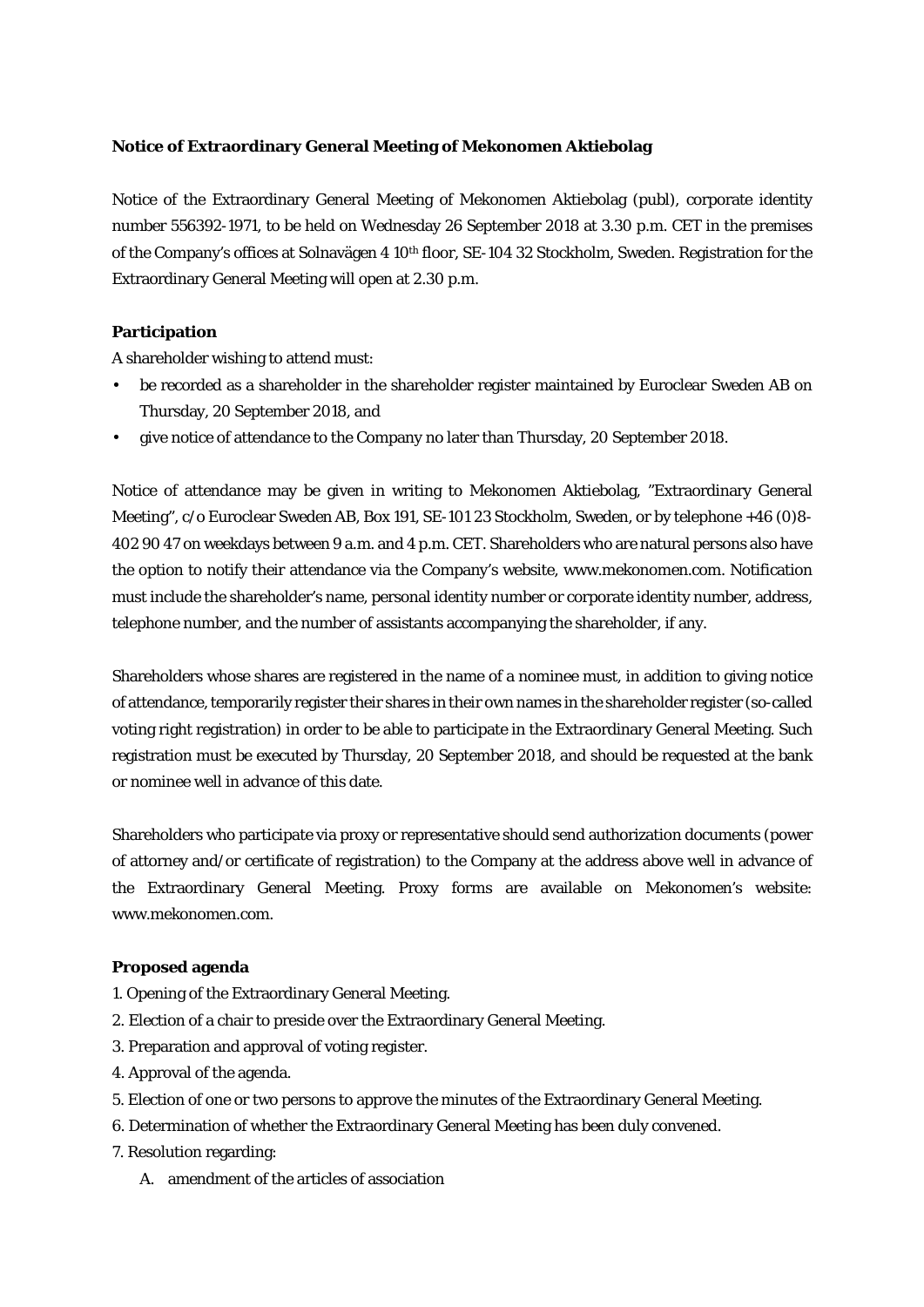- B. rights issue of shares
- 8. Closing of the Extraordinary General Meeting.

## **Proposed resolutions**

## **Item 2 – Election of chair**

Mekonomen's Nomination Committee proposes Helena Skåntorp as chairman of the Extraordinary General Meeting.

# **Item 7 - The Board of Directors' proposal for resolution on amendment of the articles of association and to approve the Board of Directors' resolution on a rights issue of shares**

As stated below, the Board of Directors of Mekonomen proposes that the Extraordinary General Meeting resolves to approve the resolution by the Board of Directors made on 24 August 2018 regarding a share issue with preferential rights for the company's shareholders. The intention is that the rights issue shall raise total issue proceeds of approximately SEK 1,650m, prior to issue costs, assuming that the rights issue is fully subscribed.

To enable the implementation of the rights issue, it is proposed that the Extraordinary General Meeting also resolves to change the limits on the number of shares and the share capital in the articles of association.

### *A. Proposal on resolution on amendment of the articles of association*

In order to enable the rights issue resolved by the Board of Directors in accordance with item 7 B below, subject to approval by the Extraordinary General Meeting, the Board of Directors proposes that the limits of the share capital and the number of shares set out in the articles of association (Section 3) are changed to minimum SEK 100,000,000 and maximum SEK 400,000,000, and minimum 40,000,000 shares and maximum 160,000,000 shares, respectively. Section 3 of the articles of association will thereby have the following wording:

"The share capital of the company shall be minimum SEK 100,000,000 and maximum SEK 400,000,000. The minimum number of shares shall be 40,000,000 and the maximum number of shares shall be 160,000,000."

### *B. Resolution on new issue of shares*

The Board of Directors proposes that the Extraordinary General Meeting approves the resolution by the Board of Directors made on 24 August 2018 on a new share issue of shares with preferential rights for the company's shareholders of approximately SEK 1,650m on the following terms:

- 1. The Board of Directors, or whomever the Board of Directors may appoint among its members, is authorised to resolve, no later than five business days before the record date, on the maximum amount by which the share capital shall be increased, the maximum number of shares to be issued, the number of existing shares that shall entitle to subscription for a certain number of new shares and the subscription price per new share.
- 2. The company's shareholders shall have pre-emptive rights to subscribe for the new shares in proportion to the shares previously owned.
- 3. The record date for entitlement to participate in the rights issue with pre-emptive right shall be 1 October 2018.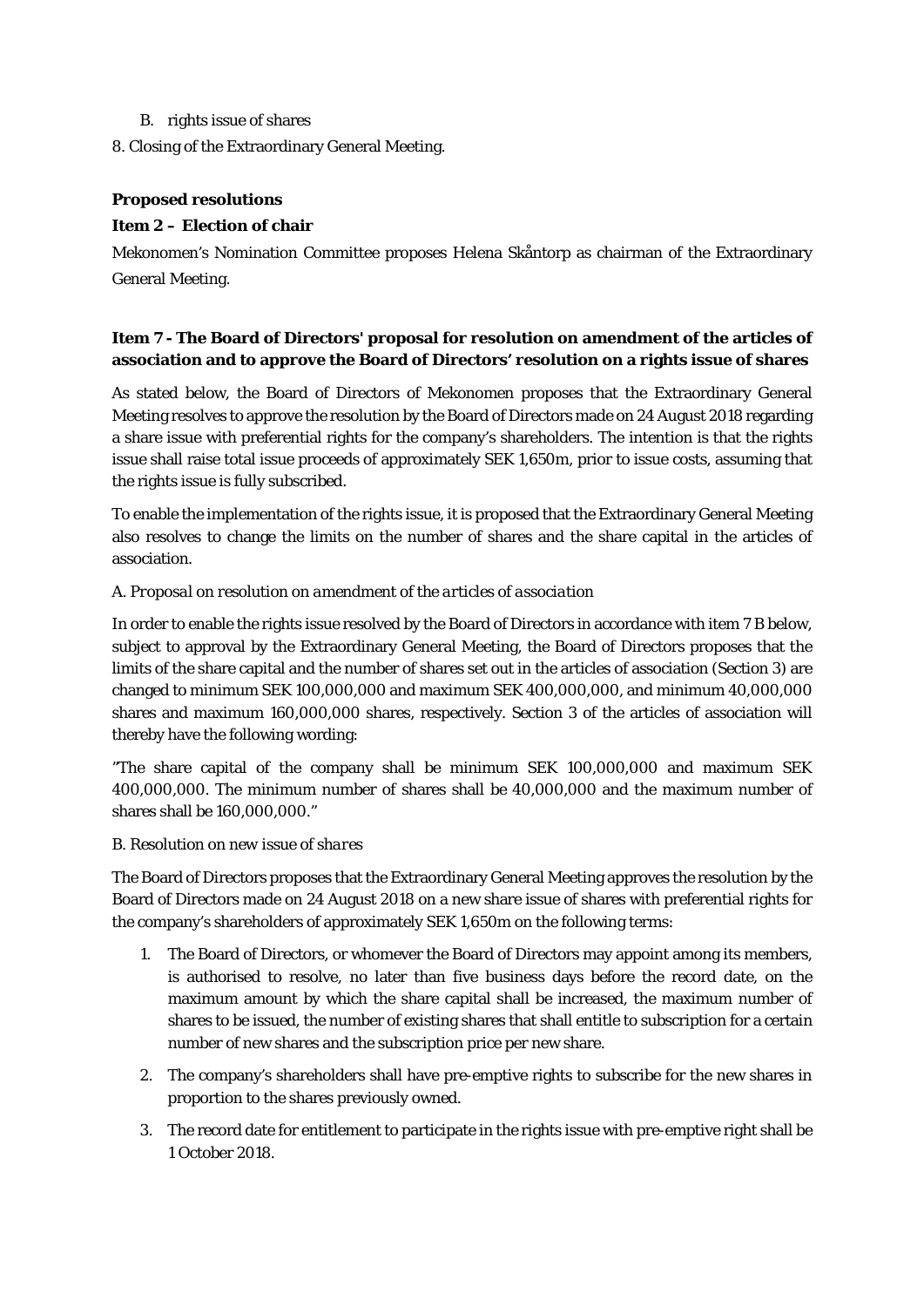- 4. If not all of the shares are subscribed for by exercise of subscription rights, the Board of Directors shall, up to the maximum amount of the share issue, resolve on allotment of shares subscribed for without the exercise of subscription rights, where in such case allotment shall be made in the following order:
	- a. Those who have subscribed for new shares by the exercise of subscription rights (irrespective of whether or not they were shareholders on the record date) pro rata in relation to the number of new shares subscribed for by exercise of subscription rights.
	- b. Others who have notified the company of their interest in subscribing for shares without the exercise of subscription rights, pro rata in relation to such declared interest.
	- c. Those who have undertaken to guarantee the subscription of new shares.

To the extent allotment according to the above cannot be made pro rata, allotment shall be made by drawing of lots.

- 5. Subscription of shares shall be made during the period as from 3 October up to and including 18 October 2018, or, as regards those who have guaranteed the rights issue, up to and including 26 October 2018. The Board of Directors shall be entitled to extend the subscription period.
- 6. Subscription for shares by exercise of subscription rights shall be made by simultaneous cash payment. Subscription for shares without subscription rights shall be made on a separate subscription list and any allotted shares shall be paid in cash no later than three banking days from dispatch of the contract note to the subscriber setting forth the allotment of shares.
- 7. The new shares shall be entitled to dividends as from the first record date for dividends that occurs after the registration of the new share issue with the Swedish Companies Registration Office.

The Board of Directors, or whomever the Board of Directors may appoint, shall be authorised to make such minor adjustments of the above resolution as may prove necessary in connection with the registration with the Swedish Companies Registration Office and Euroclear Sweden AB.

Documents according to Chapter 13 Section 6 of the Swedish Companies Act has been prepared.

### **Majority requirement**

The resolution of the Extraordinary General Meeting in accordance with items 7 A and B above shall be adopted as a joint resolution. A valid resolution in accordance with the above requires approval of shareholders representing at least two-thirds of the votes cast as well as the shares represented at the meeting.

### **Shares and votes**

The total number of shares in the Company on the day this notice was issued was 35,901,487, with one vote each. The Company does not hold any treasury shares.

### **Disclosures at the Extraordinary General Meeting**

The Board of Directors and the CEO shall, if any shareholder so requests and if the Board of Directors is of the opinion that it can be done without causing material harm to the company, provide disclosures about conditions that may influence an assessment of an item of business on the agenda.